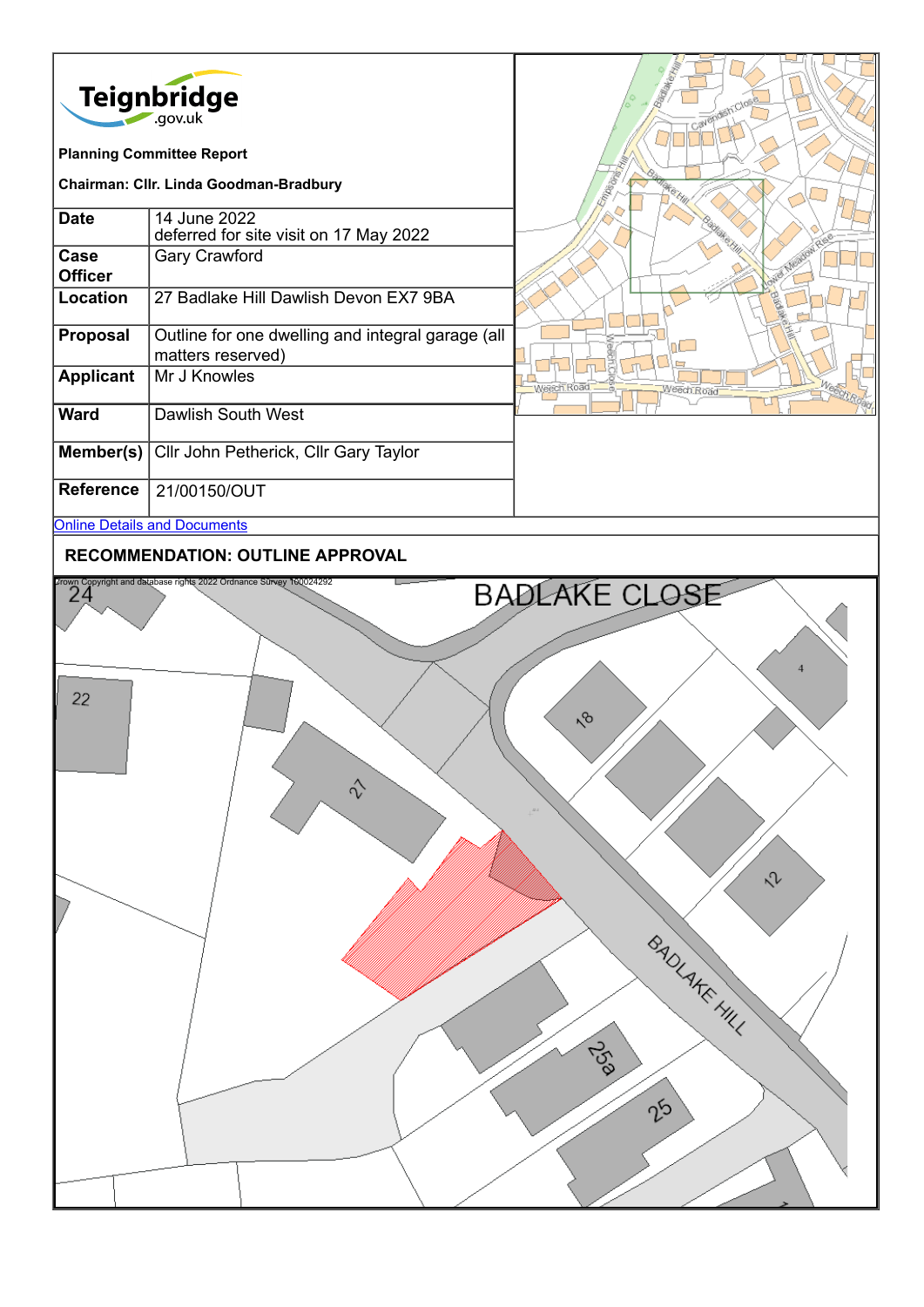# **1. REASON FOR REPORT**

Dawlish Town Council have requested that this application is referred to the Planning Committee for determination if the case officer is recommending the application for approval for the following reasons:

- Lack of parking
- Reduced access
- Increased traffic levels on a narrow hill
- Overdevelopment of the site
- Biodiversity concerns with the removal of a green corridor

# **2. RECOMMENDATION**

PERMISSION BE GRANTED subject to the following conditions:

1. Approval of the details of layout, scale, access, landscaping and appearance of the building(s), (hereinafter called "the reserved matters") shall be obtained from the local planning authority in writing before any development is commenced.

2. Application for approval of reserved matters shall be made to the local planning authority before the expiration of three years from the date of this permission.

3. The development shall be begun before the expiry of two years from the date of final approval of the reserved matters.

4. The development shall be carried out in accordance with the application form and the approved plans.

5. No part of the development hereby permitted shall be commenced until the detailed design of the proposed permanent surface water drainage management system has been submitted to, and approved in writing by, the Local Planning Authority.

6. Prior to, or as part of the submission of any reserved matters application, a Carbon Reduction Plan shall be submitted to and approved in writing by the Local Planning Authority.

7. Prior to commencement of the development, the Planning Authority shall have received and approved a Construction Management Plan.

8. Prior to Commencement of Development, a scheme for providing an off-street parking space to serve No.27A Badlake Hill shall confirmed.

9. Any subsequent reserved matters application covering the appearance of the dwelling shall incorporate bat and bird roosting features.

10. An Electric Vehicle Charge point shall be installed prior to occupation of the new dwelling.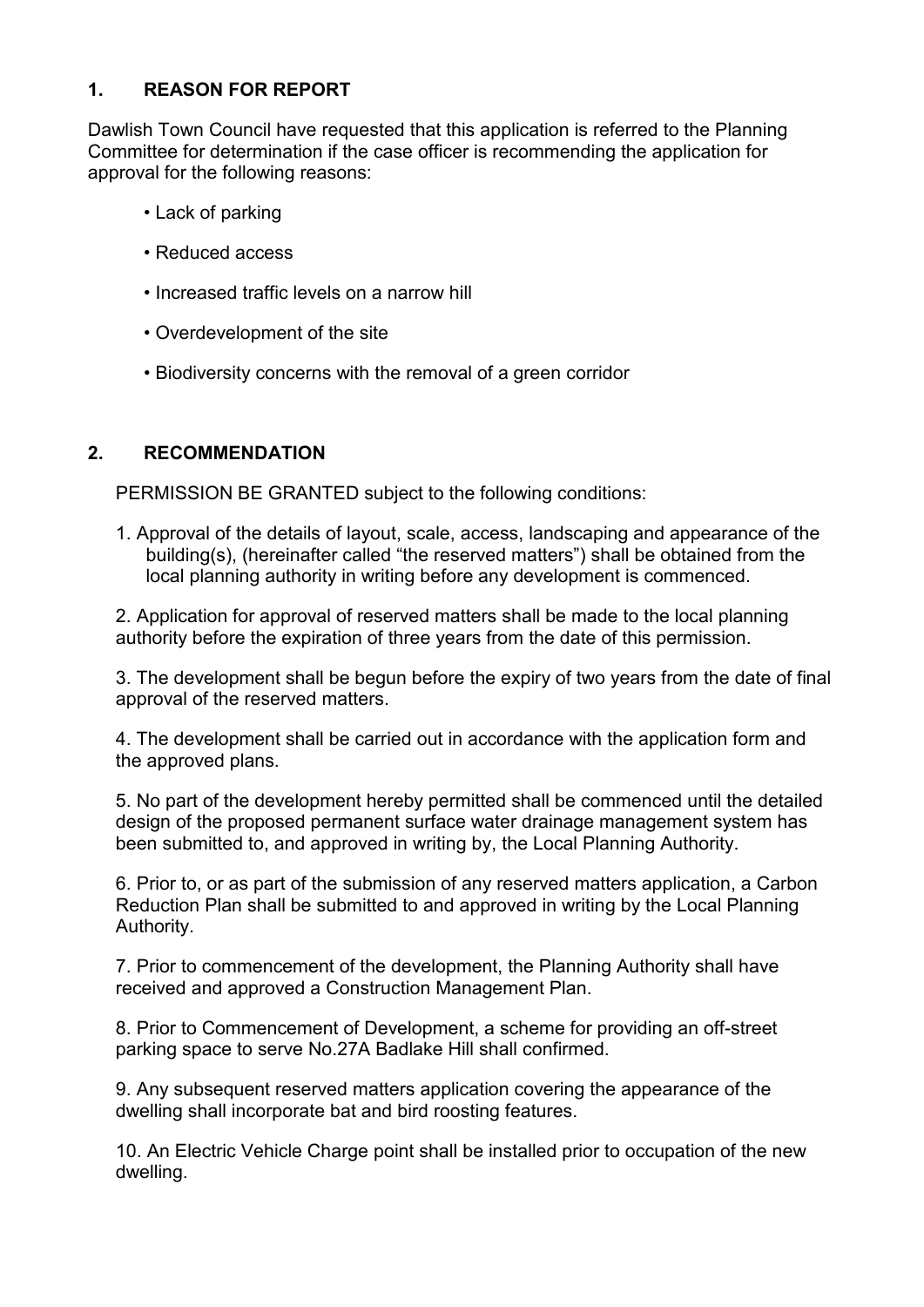# **3. DESCRIPTION**

The site

- 3.1. The site relates to the lower garden area of No.27 Badlake Hill, a detached dwelling within the settlement limits of Dawlish. The levels of the site slope steeply downwards from north west to south east. The site currently features an off-street parking area in the south east corner of the plot, adjacent to Badlake Hill. The site is located within a cirl bunting breeding territory and wintering zone.
- 3.2. Planning permission was granted under application reference number 19/00245/FUL to sub-divide No.27 Badlake Hill into two separate dwellings in March 2019. Three detached dwellings have also recently been constructed immediately to the south of the site following the demolition of No.25 Badlake Hill.

### The application

3.3 This application seeks outline permission for the erection of one dwelling with an integral garage with all matters reserved for future consideration.

### Planning history

19/00245/FUL: Division of one property into two separate dwellings. Approved 11/3/2019.

19/01891/VAR: Variation of condition 2 on planning permission 19/00245/FUL (division of one property into two separate dwellings) to alter curtilage for new dwelling and change windows on south east elevation. Approved 22/11/2019.

### Main issues

The main issues for consideration are:

- Principle of the development;
- Impact upon the character and visual amenity of the area;
- Impact upon setting of listed buildings and Conservation Area;
- Impact on residential amenity of surrounding properties:
- Biodiversity impacts:
- Land drainage/flood risk;
- Highway safety; and
- Carbon reduction.
	- Principle of the development
- 3.4 The application site is located within the Dawlish settlement limit as depicted in the Local Plan 2013. As such, the principle of a new dwelling is deemed acceptable, subject to compliance with other relevant policies of the Local Plan.

### Impact upon the character and visual amenity of the area

3.5 As this application seeks outline permission for the erection of one dwelling with all matters reserved for future consideration, no details have been provided with regards to the scale, design or siting within the plot of the new dwelling. However, given the size of the plot, it is considered that the application site is large enough to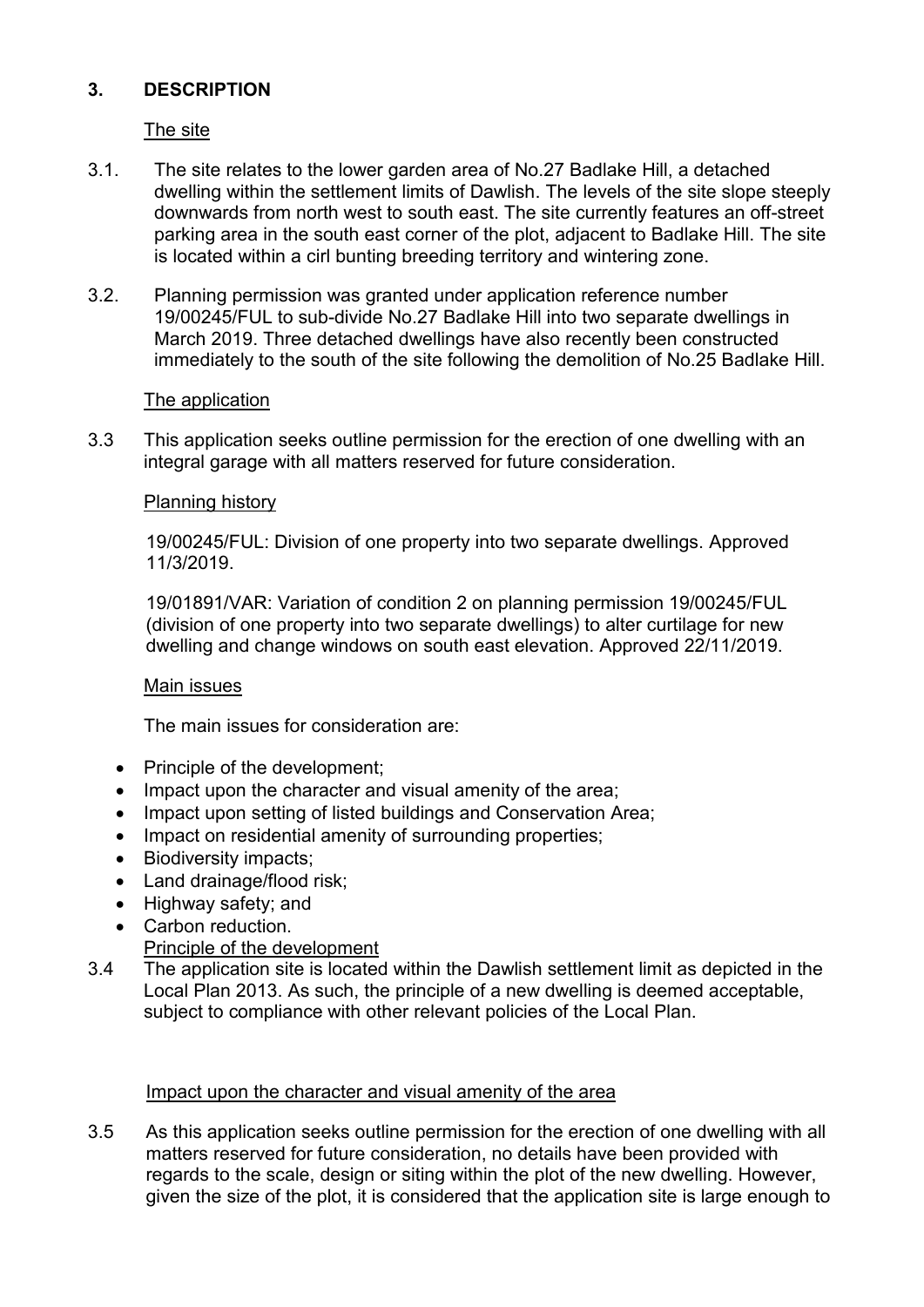accommodate a new dwelling without adversely affecting the character and visual amenity of the area or resulting in an overdevelopment of the site.

### Impact upon setting of listed buildings and Conservation Area

- 3.6 The Dawlish Conservation Area and four Grade II listed buildings (Bryony Cottage and Nos. 1, 3 & 5 Badlake Hill) are located approximately 110m to the south east of the application site. Due to the distance between the application site and the Dawlish Conservation Area and nearby listed buildings, and, given the existing built form located between the application site and Conservation Area and nearby listed buildings, it is considered that the erection of a new dwelling in this location would not affect the setting of the nearby listed buildings or the Conservation Area.
- 3.7 In coming to this decision the council must be mindful of the duty as set out in section 66 of the Planning (Listed Buildings and Conservation Areas) Act 1990 to have special regard to the desirability of preserving the listed building, its setting and features of special architectural or historic interest which it possesses, and have given it considerable importance and weight in the planning balance.
- 3.8 In coming to this decision the council must be mindful of the duty as set out in section 72 of the Planning (Listed Buildings and Conservation Areas) Act 1990 to pay special attention to the desirability of preserving or enhancing the character or appearance of a conservation area, and have given it importance and weight in the planning balance.

### Impact on residential amenity of surrounding properties

- 3.9 There are currently four windows in the south east elevation of No.27 Badlake Hill and planning permission was granted in March 2019 under reference number 19/00245/FUL to sub-divide No.27 into two separate dwellings. A variation of condition application was subsequently approved under reference number 19/01891/VAR in November 2019 to vary the plans which were approved under planning permission 19/00245/FUL to remove all of the windows in the south east elevation of No.27 and to install new windows in both the front and rear elevations of this property.
- 3.10 Whilst no details have been provided with regards to the scale and siting of the new dwelling within the plot, given the size of the plot, it is considered that an additional dwelling could be accommodated within the site so that it is located a sufficient distance from No.27A that it would not result in any significantly harmful overbearing, overlooking or loss of light impacts upon No.27A. Due to the driveway which runs between the application site and No.25B Badlake Hill, and given that there are no windows in the north west elevation of No.25B, it is also deemed that a new dwelling could be accommodated within the site without resulting in any detrimental overbearing or loss of light impacts upon No.25B.
- 3.11 In addition, it is considered that the application site is of an adequate size that a new dwelling could be accommodated and would provide the future occupiers of this dwelling with a sufficient amount of internal floor space and external amenity space.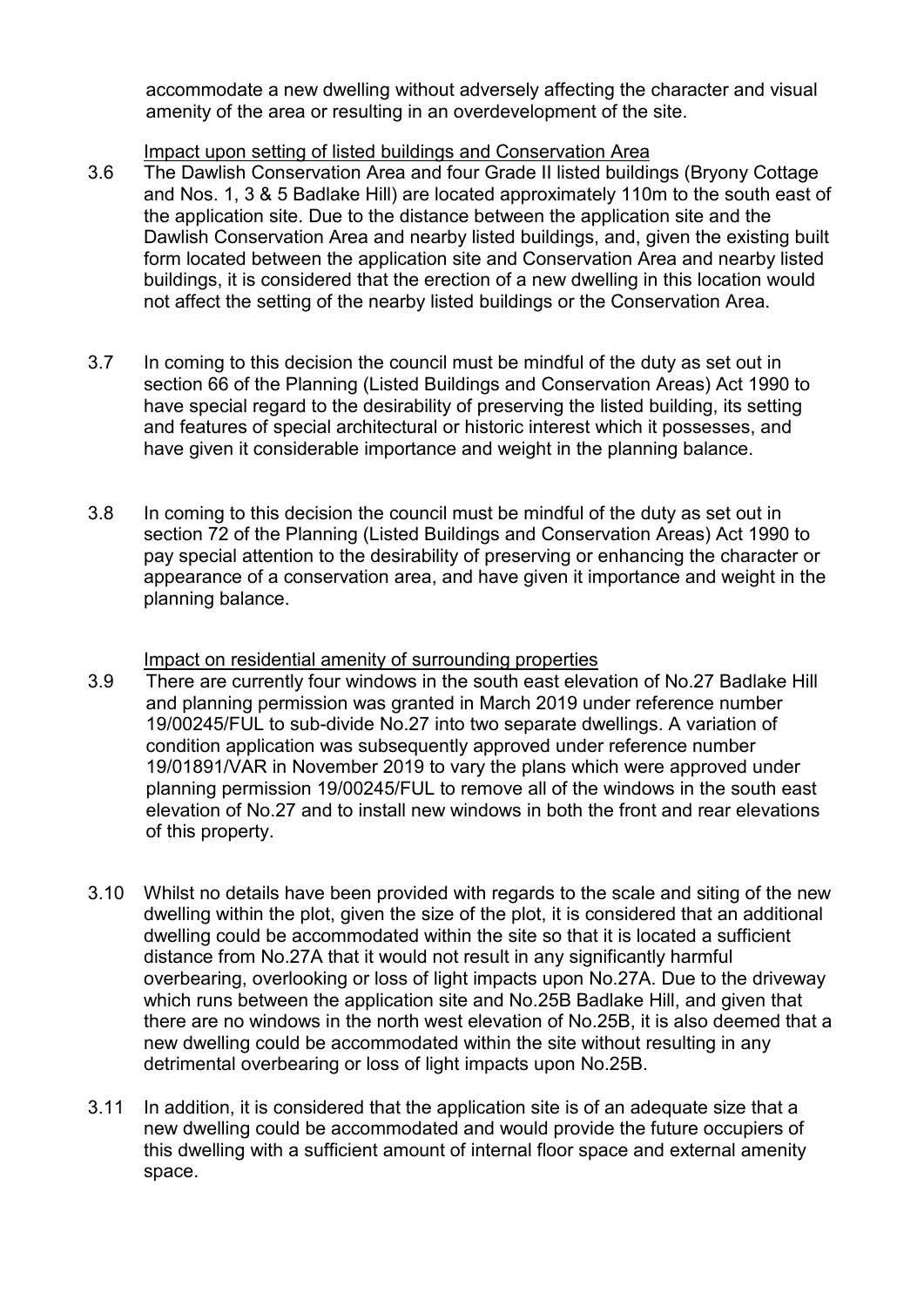#### Impact on ecology/biodiversity

- 3.12 The application site is within 10km of the Exe Estuary SPA and Dawlish Warren SAC and is therefore subject to the requirements of the 2017 Conservation of Habitat and Species Regulations. More information about these regulations as they apply in this area can be found here [https://www.teignbridge.gov.uk/planning/biodiversity/exe-estuarydawlish-warren](https://www.teignbridge.gov.uk/planning/biodiversity/exe-estuarydawlish-warren-habitat-mitigation/)[habitat-mitigation/](https://www.teignbridge.gov.uk/planning/biodiversity/exe-estuarydawlish-warren-habitat-mitigation/) .
- 3.13 In the absence of bespoke mitigation, a Habitat Mitigation Regulations contribution of £876 per additional dwelling (mitigation amount required per additional dwelling at the date that this application was submitted on 24 February 2021) is required to offset in-combination recreation impacts on the SPA and/or SAC. A net gain of 1 dwelling is proposed, i.e. a total of £876.00 is required to be contributed.
- 3.14 To mitigate against impacts of the development on these habitats the applicant has elected to enter into a Unilateral Obligation to pay the Habitat Mitigation Contribution of £876.00 before development commences.
- 3.15 It is acknowledged that Natural England have commented in their consultation response to this application that further information is required. However, with the Unilateral Obligation in place, the LPA, as Competent Authority and drawing on Natural England's standing advice, is able to conclude that there will be no effect on the integrity of the European sites such that this does not constitute any reason for refusal of the development and it is not considered necessary to re-consult Natural England on this application.
- 3.16 The application site is located within both a cirl bunting breeding zone and wintering zone. The Council's Biodiversity Officer has been consulted on this application and she has commented that she does not consider that a wildlife survey is required for this outline application as the application site is right on the edge of the cirl territory zone and separated from the rest of cirl zone by other housing (mostly with smaller gardens). The Biodiversity Officer has commented that a bat/bird survey will be required if the applicant proposes to attached the new house to the old house. As this application seeks outline planning permission for a new dwelling with all matters reserved, it is not yet known if the new dwelling would adjoin the existing dwelling on the site.

### Land drainage/flood risk

3.17 The submitted application form details that surface water from the development would be disposed of via an existing water course. Whilst South West Water have confirmed that the applicant's proposed method to discharge surface water into a surface water body is acceptable, to ensure that surface water runoff from the development is discharged as high up the drainage hierarchy as is feasible, and is managed in accordance with the principles of sustainable drainage systems, it is considered necessary that a condition is included with any permission requiring the applicant to undertake infiltration testing to explore the possibility of disposing surface water from the development via soakaways first. Should infiltration testing demonstrate that infiltration is not viable on this site, the applicant will be required to submit details of an attenuation-based surface water drainage management system, with an off-site discharge point.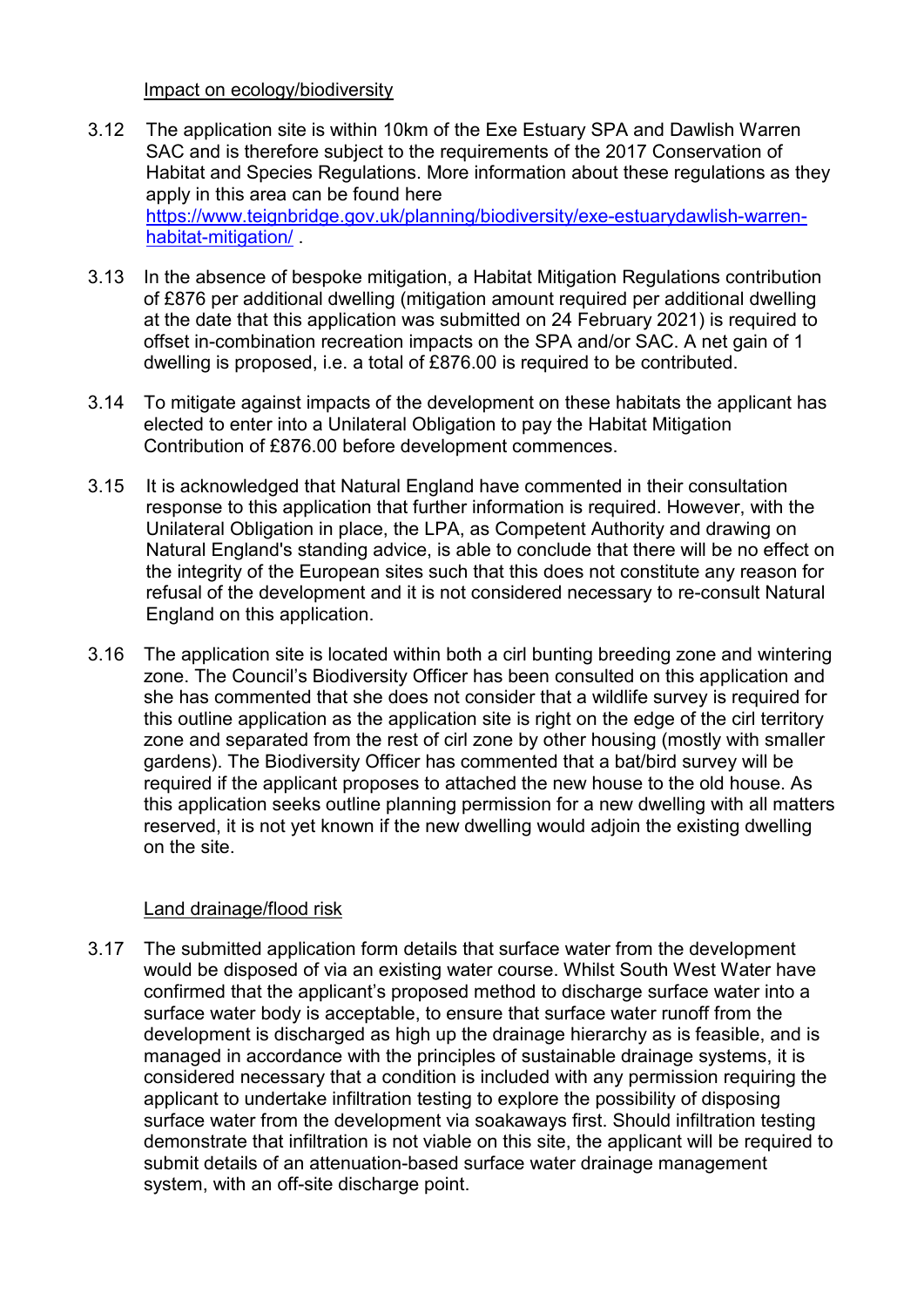Highway safety

- 3.18 It is noted that a number of representations have been received which have raised concerns with regards to highway safety impacts, an increase in traffic from the proposal and the impact on parking in the vicinity of the site.
- 3.19 The existing dwelling is currently served by a driveway and garage in the north of the plot and a parking area in the south east corner of the plot. It is proposed that the new dwelling would be accessed off Badlake Hill where the existing parking area is located. A site plan has been provided which demonstrates that off-street parking spaces would be provided for No.27, No.27A and the proposed new dwelling. To ensure that there is sufficient parking to serve No.27A, it is considered necessary to include a condition with any approval which requires that the off-street parking space for No.27A is provided prior to the commencement of the development for a new dwelling which this application seeks permission for.
- 3.20 As this application seeks outline permission with all matters reserved for future consideration, no details have been provided with regards to access for the new dwelling, although the submitted site location plan indicates that parking to serve the new dwelling would be provided at the front of the site. Any reserved matters application would require detailed plans to be submitted to demonstrate that a suitable access from Badlake Hill to serve the new dwelling could be provided. Whilst the proposal would result in an increase in the number of vehicles using Badlake Hill, given that this proposal seeks permission for one dwelling, it considered that the number of vehicle trips the proposed development is likely to generate is unlikely to have a severe impact on the existing Highway Network.
- 3.21 Due to the narrow nature of Badlake Hill and the surrounding roads in the immediate vicinity of the application site, it is considered necessary to include a precommencement condition with any permission which states that no development shall be carried out until a Construction Management Plan (CMP) has been submitted to and approved in writing by the Local Planning Authority.
- 3.22 The proposed development is therefore considered to be acceptable in respect of highways safety.

### Carbon reduction

3.23 To reduce the carbon emissions arising from the development in accordance with Policies S7 and EN3 of the Local Plan, it is considered necessary to include a condition with any permission requiring a methodology statement detailing how carbon emissions will be reduced during construction and/or during occupation of the dwelling to be submitted either prior to, or as part of the submission of any reserved matters application. In addition, it is also recommended that a condition shall be included with any approval requiring that an electric vehicle charge point shall be installed prior to the occupation of the new dwelling.

### **Conclusion**

- 3.24 The proposed development is considered to be acceptable and therefore it is recommended that outline planning permission be granted subject to conditions.
- **4. POLICY DOCUMENTS**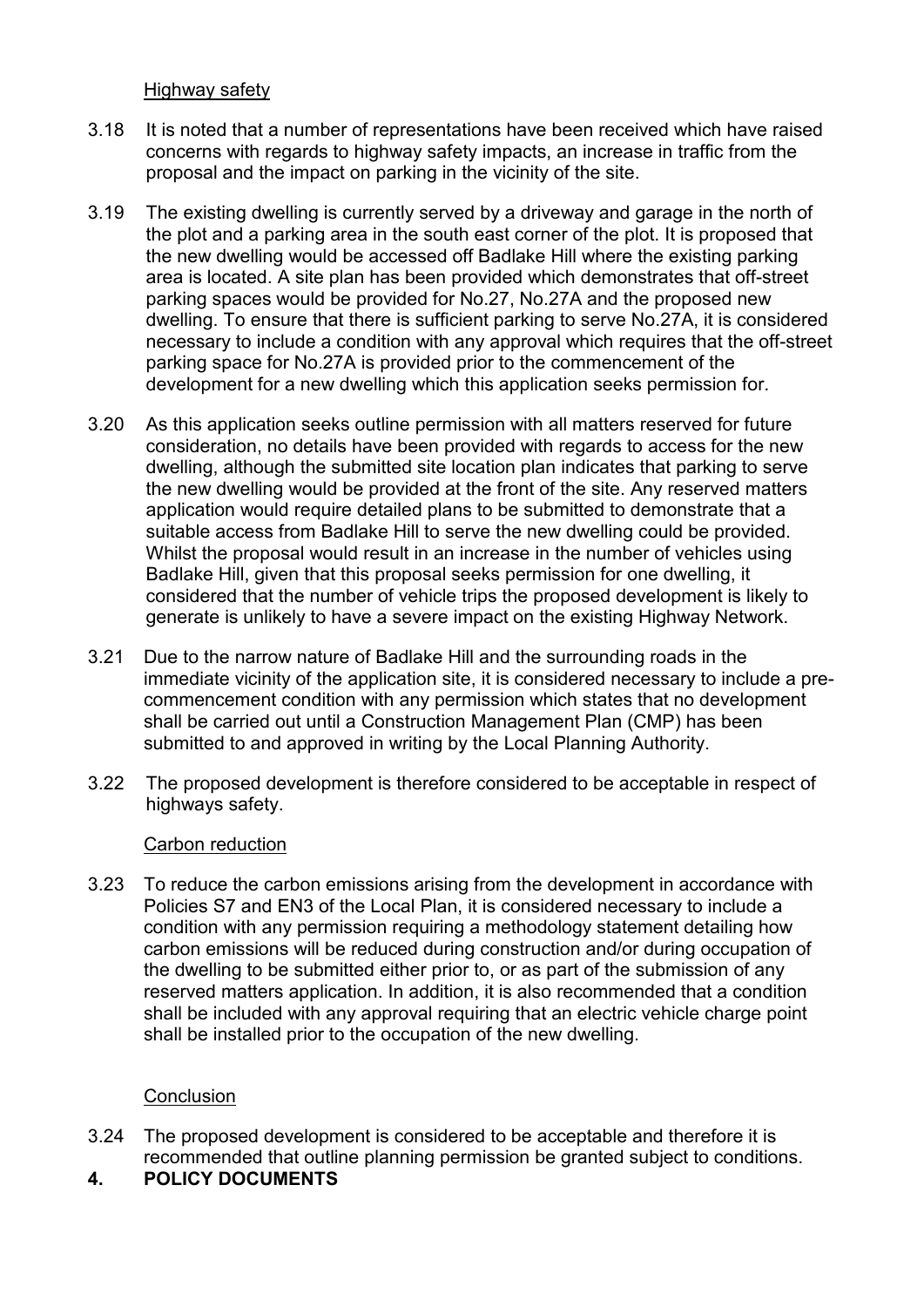# Teignbridge Local Plan 2013-2033

- S1A Presumption in favour of Sustainable Development
- S1 Sustainable Development Criteria
- S2 Quality Development
- S7 Carbon Emission Targets
- S21A Settlement Limits
- EN3 Carbon Reduction Plans
- EN4 Flood Risk
- EN5 Heritage Assets
- EN8 Biodiversity Protection and Enhancement
- EN11 Legally Protected and Priority Species
- EN12 Woodlands, Trees and Hedgerows

# National Planning Policy Framework

National Planning Practice Guidance

# **5. CONSULTEES**

# **TDC Biodiversity Officer:**

A wildlife survey is not required. The site is right on the edge of the cirl territory zone and separated from the rest of cirl zone by other housing (mostly with smaller gardens).

A bat/bird survey will be required if the applicant proposes to attached the new house to the old house.

# **TDC Drainage Engineers:**

# Comments dated 10 June 2021

The applicant has not provided any information in relation to the disposal of surface water from the site to enable me to make observations on the proposal. The applicant must therefore submit a surface water drainage management plan which demonstrates how surface water from the development will be disposed of in a manner that does not increase flood risk elsewhere, in accordance with the principles of Sustainable Drainage Systems. The applicant is therefore advised to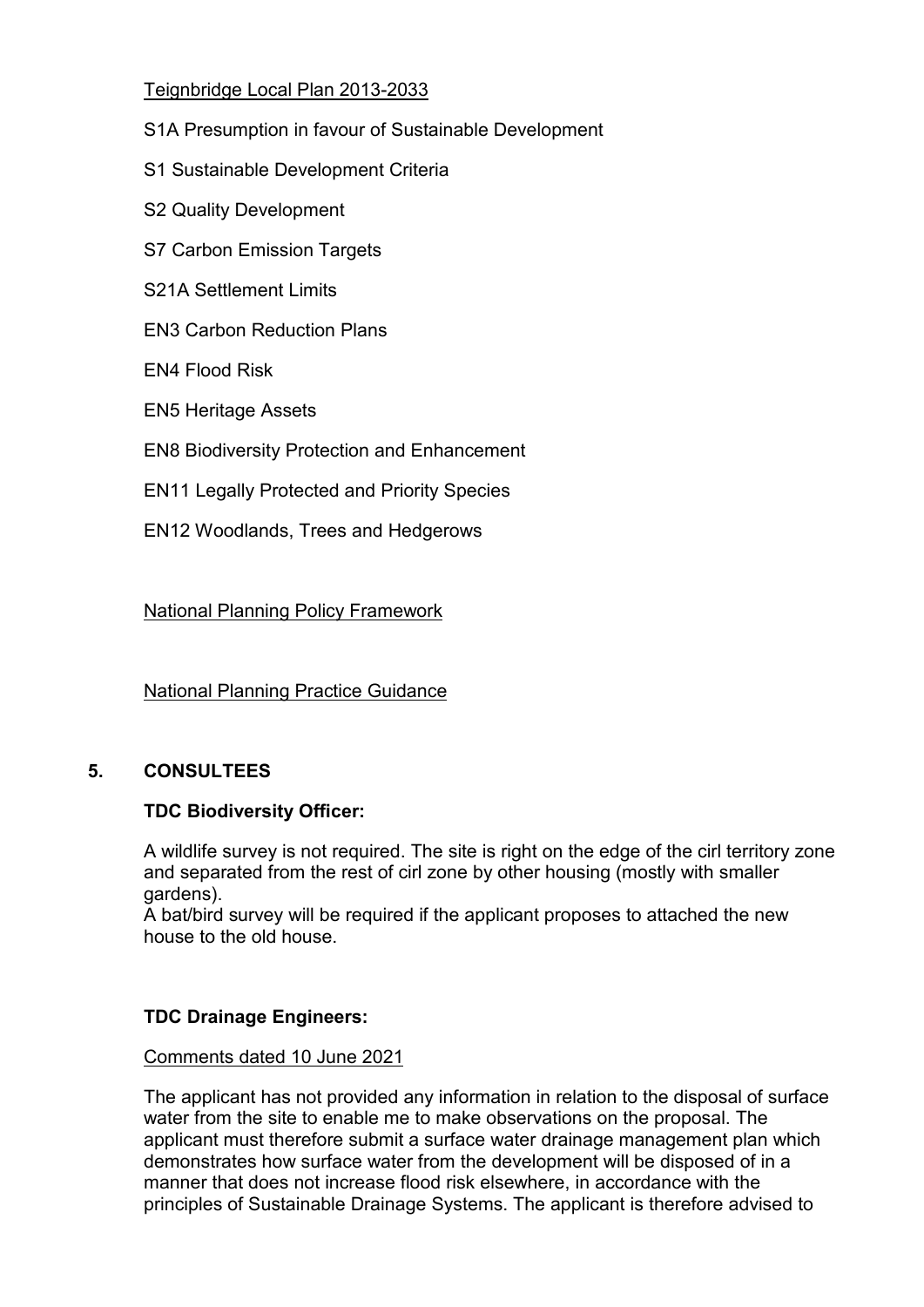refer to Devon County Council's Sustainable Drainage Design Guidance, which can be found at the following address: **<https://new.devon.gov.uk/floodriskmanagement/sustainable-drainage/>**

#### Comments dated 10 January 2022

The use of soakaways would be acceptable if the applicant can demonstrate this to be workable, on the basis of adjacent site infiltration is a viable means at this location (21/02744/FUL). Can the applicant demonstrate that a suitably sized soakaway (100yr+40% climate change uplift) is :

5m from all proposed and existing buildings. 2.5m from all site boundaries.

If this can be shown then a suitable condition can be included for detailed design.

If this is not possible there is a public surface water which the applicant can connect into at a controlled rate. This would need to be attenuated and suitable storage provided. Given the size of the site this is likely to be in the region of 1 l/s to provide a reasonable sized control structure. Again a condition can be provided for detail design if the attenuation storage can be shown to be accommodated in the site. The front of the site appears to have limited space to accommodate this within the plan submitted.

#### **South West Water:**

No development will be permitted within 3 metres of the public sewer, and ground cover should not be substantially altered.

Should the development encroach on the 3 metre easement, the sewer will need to be diverted at the expense of the applicant.

**Natural England:** Further information required.

This development falls within the 'zone of influence' for the Dawlish Warren SAC and the Exe Estuary SPA, as set out in the Local Plan and the South East Devon European Sites Mitigation Strategy (SEDEMS). It is anticipated that new housing development in these areas are 'likely to have a significant effect', when considered either alone or in combination, upon the interest features of the SAC/SPA due to the risk of increased recreational pressure caused by that development.

In line with the SEDEMS and the Joint Approach of Exeter City Council, Teignbridge District Council and East Devon District Council, we advise that mitigation will be required to prevent such harmful effects from occurring as a result of this development. Permission should not be granted until such time as the implementation of these measures has been secured.

Natural England's advice is that this proposed development, and the application of these measures to avoid or reduce the likely harmful effects from it, may need to be formally checked and confirmed by your Authority, as the competent authority, via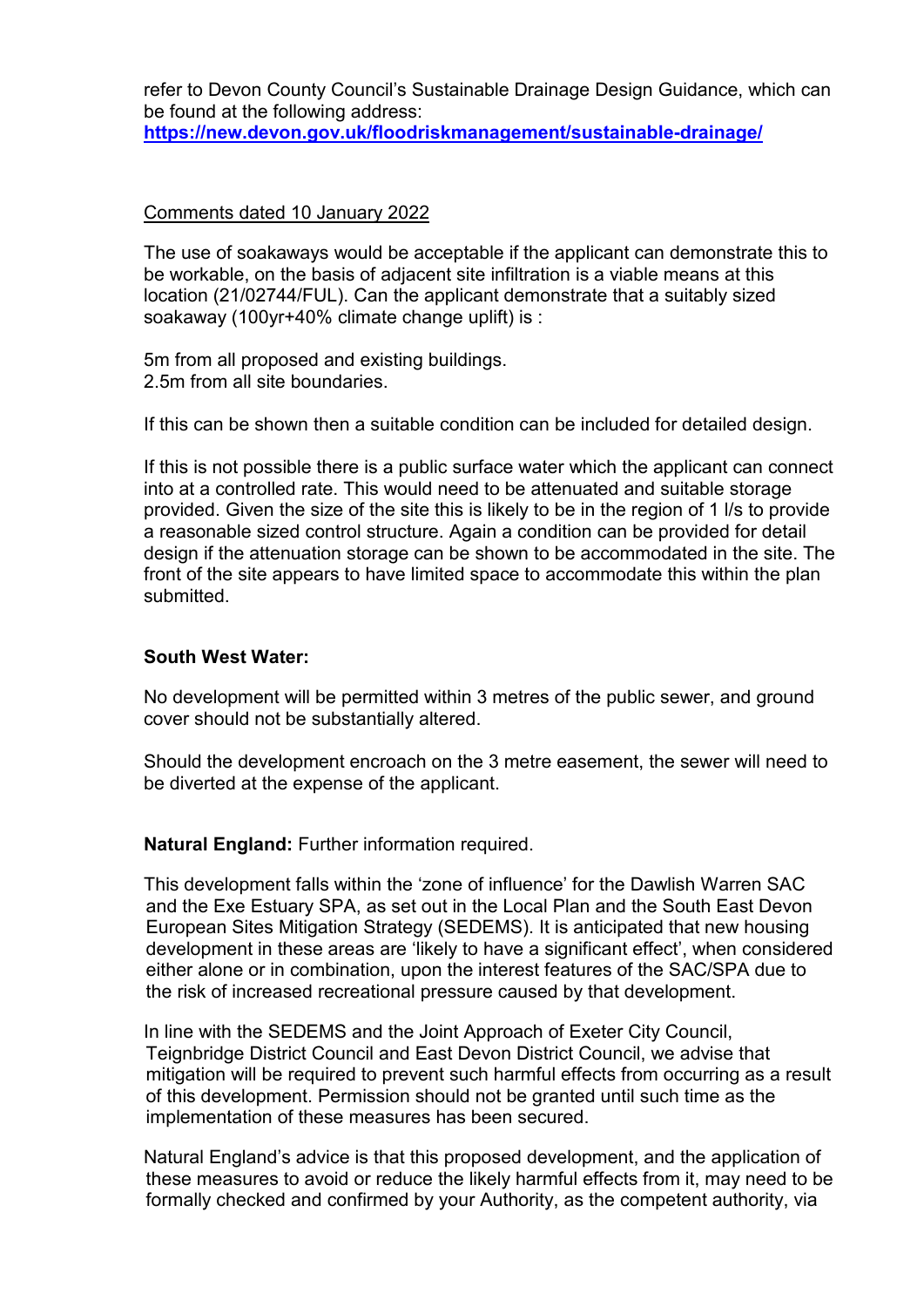an appropriate assessment in view of the European Site's conservation objectives and in accordance with the Conservation of Habitats & Species Regulations 2017 (as amended).

This is because Natural England notes that the recent People Over Wind Ruling by the Court of Justice of the European Union concluded that, when interpreting article 6(3) of the Habitats Directive, it is not appropriate when determining whether or not a plan or project is likely to have a significant effect on a site and requires an appropriate assessment, to take account of measures intended to avoid or reduce the harmful effects of the plan or project on that site. The ruling also concluded that such measures can, however, be considered during an appropriate assessment to determine whether a plan or project will have an adverse effect on the integrity of the European site. Your Authority should have regard to this and may wish to seek its own legal advice to fully understand the implications of this ruling in this context.

Natural England advises that it is a matter for your Authority to decide whether an appropriate assessment of this proposal is necessary in light of this ruling. In accordance with the Conservation of Habitats & Species Regulations 2017 (as amended), Natural England must be consulted on any appropriate assessment your Authority may decide to make.

### **6. REPRESENTATIONS**

A site notice was erected.

15 letters of objection and one letter of comment have been received which raised the following concerns:

- Overdevelopment.
- Increase in traffic.
- Impact on parking.
- Highway safety.
- Impact on local infrastructure.
- Overbearing.
- Noise and disturbance.
- Pollution.
- Impact on wildlife.

# **7. TOWN / PARISH COUNCIL'S COMMENTS**

### **Dawlish Town Council:**

Recommends refusal of this application for the following reasons:

- Lack of parking
- Reduced access
- Increased traffic levels on a narrow hill
- Overdevelopment of the site
- Biodiversity concerns with the removal of a green corridor